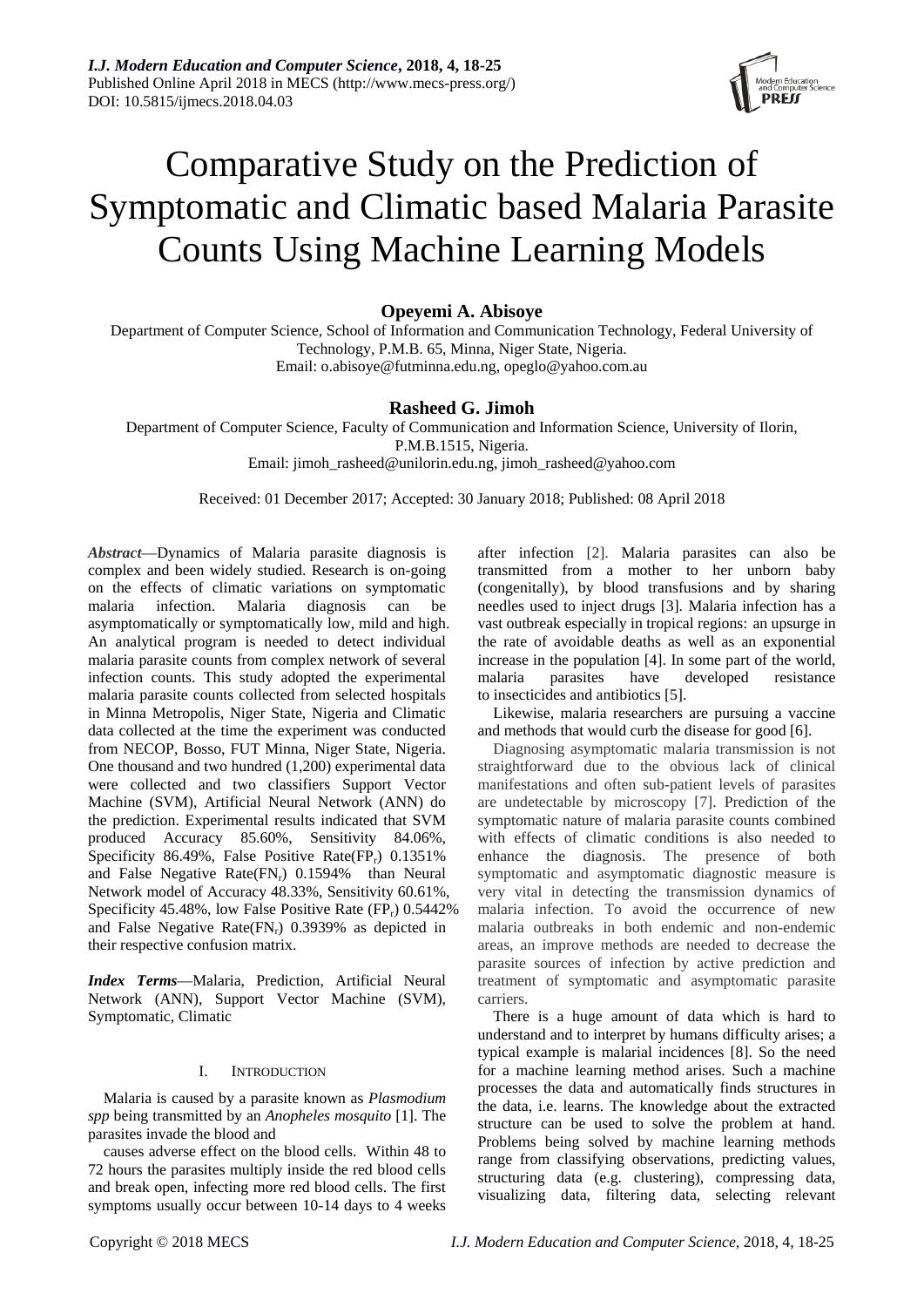components from data, extracting dependencies between data components, modeling the data generating systems, constructing noise models for the observed data, integrating data from different sensors, using classification and drawing inferences[9]. Thus, machine learning focuses on prediction based on known properties learned from the trained data sets [10].

# II. RELATED WORKS

The prediction approaches ranges from statistical modeling, mathematical modeling and machine learning methods [11]. Mathematical, statistical and computational engineering models are playing a most vital role in predictions and for helping make decisions.

Recently, machine learning (ML) is used in medical science to check health condition [12-14] and diagnose several diseases such as cancer [15-16].

In pharmacology ML find the right formula and reliable drugs to incapacitate a disease virus [17, 18]. ML is also used to choose the effective therapeutic treatment [19]. Also ML can also be used in agriculture to increase agricultural production as with predicting pest plants [20]. In the business world ML is used to predict the stock market and stock price index movement [21].

Malaria prediction is now being conducted in many countries and typically uses data on environmental risk factors, such as climatic conditions, to forecast malaria incidence for a specific geographic area over a certain period of time [22].

An Automatic Diagnosis of Malaria Parasites using Neural Network and Support Vector machine was proposed in 2015. Since mistakes are inevitable in manual counting diagnosis and time consuming we need to develop an image processing algorithm to automate diagnosis of malaria on thin blood smears. Morphological and novel threshold selection technique can be used to identify the parasites on microscopic slides. Behavioural image features such as colour, texture and the geometry of the cells and parasite was generated. Image processing was used to identify malaria parasite with the use of Phase of Image, Mean of Greenplane, Skewness, Kurtosis, standard deviations and energy. ANN classifier gives an accuracy of 80% for affected and 77% for not affected and SVM gives an accuracy of 90% for affected and 100% for not affected. But the researchers were unaware that the performance of a classifier depends on the domain under discussion. The research focuses on asymptomatic image processing. It does not give considerations to effects of symptomatic and climatic conditions [23].

An Automatic Detection of malaria parasites for estimating parasitemia was proposed in 2015. The motivation of the research was that most of the conventional microscopy used in diagnosis of diseases is occasionally proving in efficient and results are difficult to reproduce. Three (3) classifiers SVM, Na  $\ddot{v}$  Bayes and Neural network classifier and two feature extraction techniques Discrete Wavelength Transform (DWT) and Gray-Level Co-Occurrence Matrix (GLCM) were used. The system obtained 100% accuracy of disease detection with the use of SVM classifier and 92.85% accuracy with Naïve Bayes. An accuracy of 92% and 85.41% were obtained when DWT and GLCM Feature Extraction method were used respectively with Neural Network. The methods made use of the morphological, colour and texture features of Plasmodium parasites and erythrocytes not given considerations to symptomatic nature and climatic effects [24].

Malaria Outbreak Prediction Model Using Machine Learning was proposed in 2015. Early prediction of a Malaria outbreak is the key for control of malaria morbidity. This will help various health organizations to better target medical resources to areas of greatest need. Two popular data mining classification algorithms Support Vector Machine (SVM) and Artificial Neural Network (ANN) are used for Malaria Prediction. Parameters used are average monthly rainfall, temperature, humidity, total number of positive cases, total number of Plasmodium Falciparum cases and outbreak occur in binary values Yes or No. The SVM model can predict the outbreak 15 -20 days in advance. The accuracy of the prediction needs to be improved on by using more training data Also, in the model the individual positive cases needed to be considered not total number of positive cases as one of the training and testing features [25].

Applying different predicting methods to the same data, exploring the predictive ability of environmental and non-environmental variables, including transmission reducing interventions and using common forecast accuracy measures will allow malaria researchers to compare and improve models and methods, which should improve the quality of malaria prediction [26].

# III. MATERIALS AND METHODS

A total of one thousand and two (1,200), sampled hospitals patients laboratory experimental data were collected together with their symptomatic characteristics. Also climatic data of the respective sample data timing from NECOP weather station, FUT Minna were also collected. These all served as input variable to the network. The data was pre-processed with wrapper method and several normalization method of min-max, standardization, divide by maximum were tested. But divide by maximum gave the optimum result for the preprocessing.

# *A. Methodology*

The objective of this paper is to analyse and compare the performance of the two classifiers Support Vector Machine and Artificial Neural Network. The Performance of the classifiers are evaluated with accuracy, sensitivity, specificity, false postive rate( $FP<sub>r</sub>$ ) and false negative rate $(FN_r)$ . Here is the proposed general methodology as depicted in the framework in Figure 1. The framework consists of these eight(8) phases: (i) Preprocessed the data features (ii)Perform hold out cross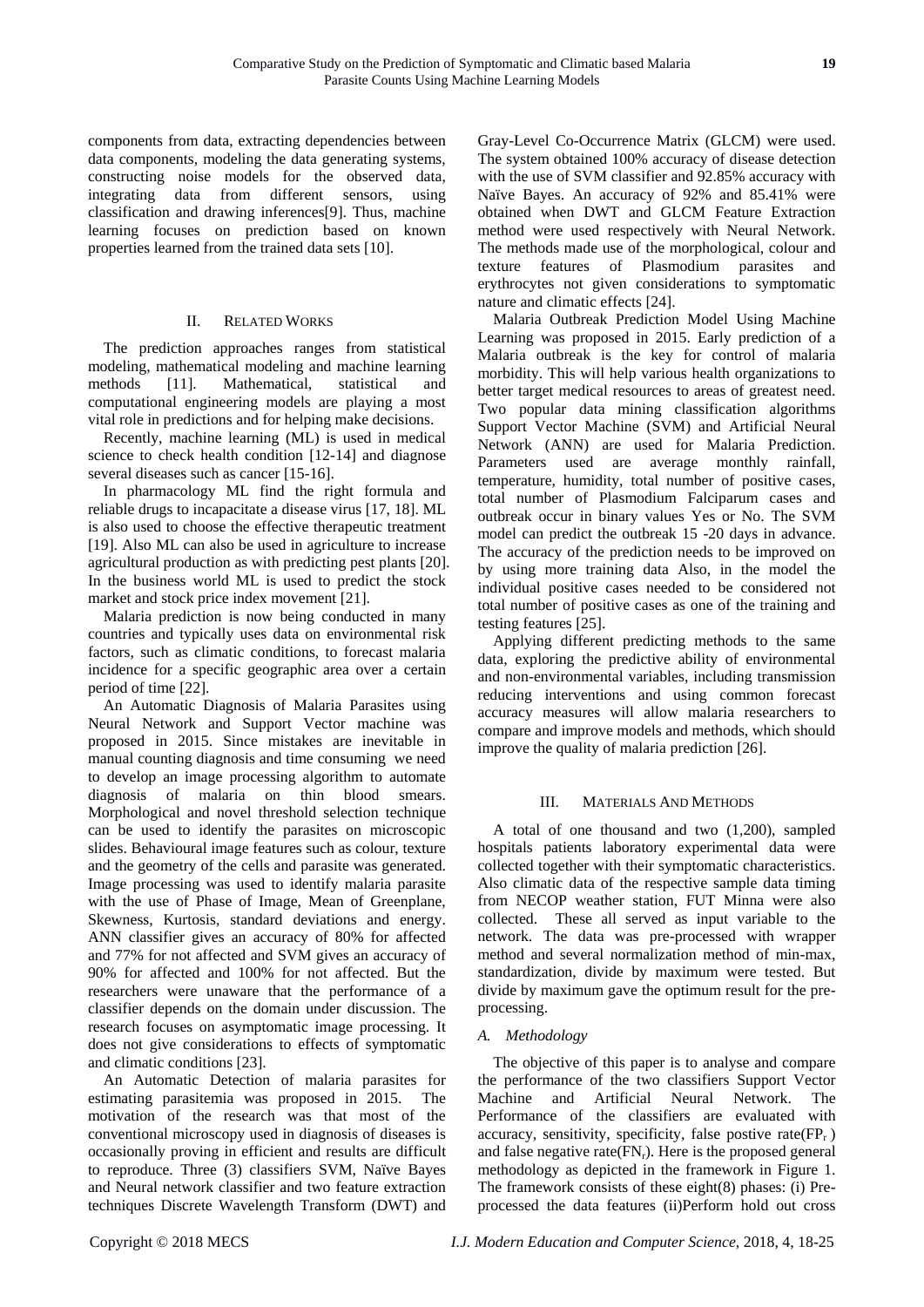validation by dividing the data features into training, testing and validation (iii)Create the SVM and ANN classifiers network (iv) train SVM, ANN classifiers network (v)save the best classifiers network (vi)Test and

validate the networks with testing and validation features (vii) Compare the results of the SVM and ANN classifiers network (iix.) Get the best classifier



Fig.1. Framework of the Comparison of SVM and ANN classifiers for Malaria Parasite Counts Prediction

## *B. Features Preprocessing*

In this research features with missing data are assigned zero. A typical example is the rainfall data features. In order to standardize the range of independent variables or data features, feature scaling in equation (1) and unitary method in equation (2) were used and the binary encoding threat classes are represented in Table 1.

#### *a. Feature Scaling*

$$
x' = \frac{x}{\|x\|} \tag{1}
$$

#### *b. Unitary Method/Divide by maximum*

It involves dividing the column or curve by the dataset maximum value.

$$
x' = \frac{x}{x_{\text{max}}}
$$
 (2)

where x is an original value, and  $x'$  x' is the normalized value.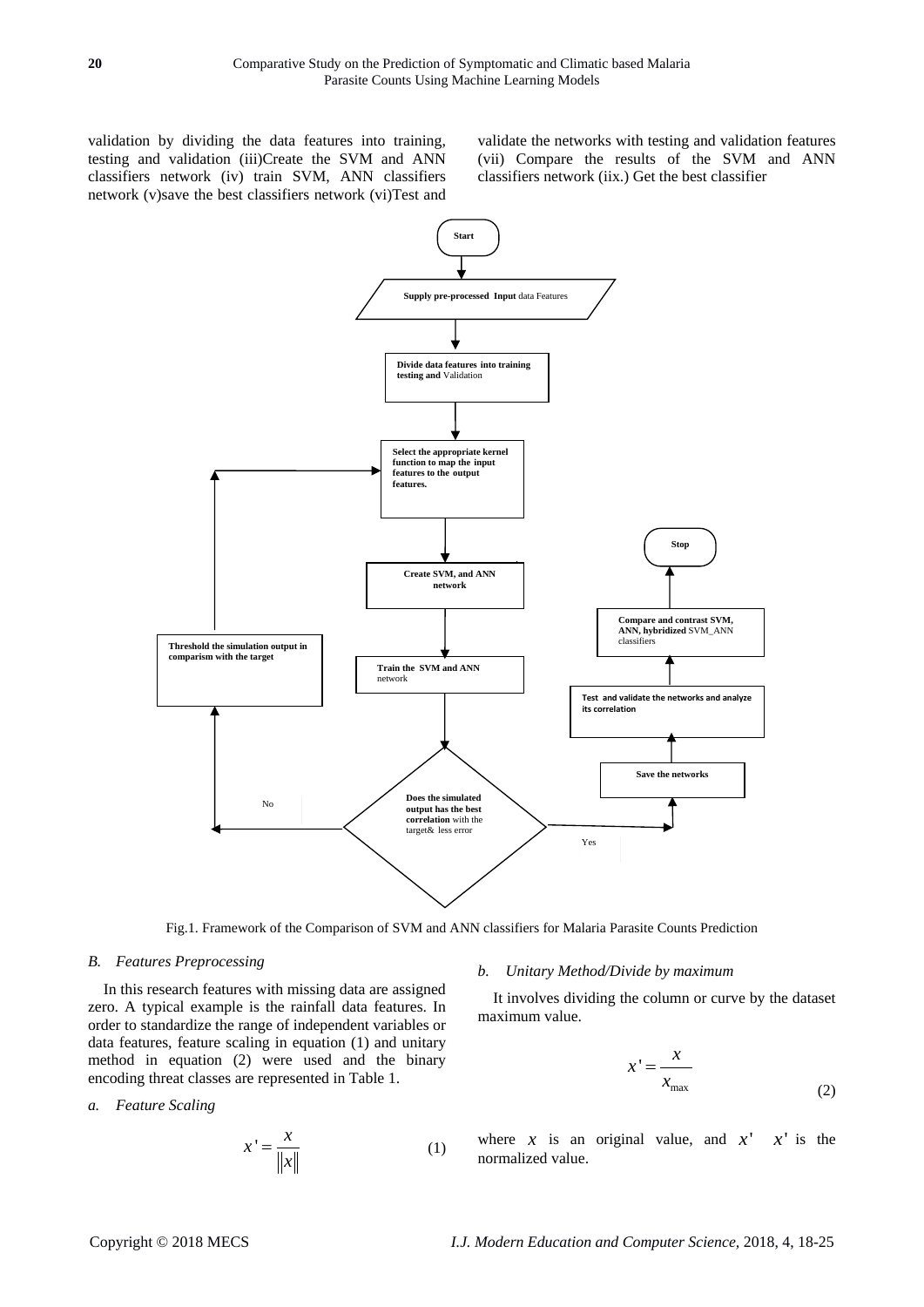Table 1. Multiclass Encoding Threat Severity

| Malaria parasite             | Malaria parasite                      | Output for            |
|------------------------------|---------------------------------------|-----------------------|
| Count Multiclass             | Count Binary-                         | Oualitative           |
| Output(class)                | class Output                          | Computation<br>(OPT1) |
| Insignificant $(0)$ { }      | Insignificant (0)<br>$\{ \}$          | 0                     |
| $Significant(1) +$           | Significant(1<br>and above $) \geq +$ | 1                     |
| Highly<br>$Significant(2)++$ |                                       | $\mathfrak{D}$        |

#### *C. Features Description*

Table 2 represents the feature description of the model. The model used the wrapper method of filtering to select appropriate features. Thus this research features is thus restricted to five(5) predominant malarial symptoms Headache (H<sub>d</sub>), Fever (F<sub>v</sub>), Dizziness (D<sub>z</sub>), Body Pain  $(B_n)$ , Vomiting  $(V_m)$  and two (3) significant climatic factors that contributes to having malaria; Temperature  $(T_{\text{emp}})$ , Relative humidity  $(R_h)$  and Rainfall  $(R_f)$ .

Table 2. Features Description

| Input                            | Variable                    |
|----------------------------------|-----------------------------|
| Description(Malaria Demographic) |                             |
|                                  |                             |
| Age                              | Adult $(1)$                 |
|                                  | Children(2)                 |
| Gender                           | Male(1)                     |
|                                  | Female(2)                   |
| $Headache(H_d)$                  | $+ve(1)$                    |
|                                  | $-ve(0)$                    |
| $Fever(F_v)$                     | $+ve(1)$                    |
|                                  | $-ve(0)$                    |
| Dizziness(D <sub>7</sub> )       | $+ve(1)$                    |
|                                  | $-ve(0)$                    |
| Body Pain $(B_n)$                | $+ve(1)$                    |
|                                  | $-ve(0)$                    |
| Vomitting( $V_m$ )               | $+ve(1)$                    |
|                                  | $-ve(0)$                    |
| $Temperature(T_{emp})$           | ${0 \le T_{emp} \le 32.83}$ |
| Relative Humidity $(Rh)$         | ${0 \le R_h \le 83.74}$     |
| Rainfall(R <sub>f</sub> )        | ${0 \le R_f \le 0.034}$     |
|                                  |                             |

*D. Feature Classification Techniques* 

Table 1 represents the multiclass encoding threat classification of malaria parasite counts. Support Vector Machine (SVM), and Artificial Neural Network(ANN) classifiers were used to classify the malaria parasite counts. SVM is a binary classifier while ANN is multiclass classifier. Since malaria parasites counts exist in multiclass nature we introduce one-against-all algorithm to SVM to serve as Multiclass classifier. Pureline, Logsig and Tansig activation functions were employed with ANN to map the input signals from input nodes to the hidden layer and produce output at the output layer of the network. Also, linear, radial basis and polynomial kernel function were employed to transfer input features to the network and get appropriate results.

#### IV. EXPERIMENTAL RESULTS

The performance of the models were analysed using the performance metrics of accuracy, sensitivity, specificity, false positives and false negatives in equations (3-6). The result is depicted in Table 3 and Figure 2 showing Artificial Neural Network\_Class 0 (ANN\_0) with feed forward and back-propagation algorithm produced optimal 48.33% accuracy, 60.61% Sensitivity and 45.58% Specificity, *FPR 0.5442% and FNR 0.3939%*. Also Support Vector Machine Class\_2 (SVM\_2) generates optimal 85.60 % accuracy, 84.06% Sensitivity and 86.49% Specificity, *FPR 0.1351%, FNR 0.15945%.).*

$$
Accuracy = \frac{Correct\;Classified\; Patterns}{TP + TN}^{Total\; Patterns}
$$

$$
= \frac{TP + TN}{TP + TN + FP + FN} * 100
$$
(3)

$$
Sensitivity(Recall) =\nTrue Positives\nTrue Positives + False Negative * 100 = \frac{TP}{TP+FN} * 100
$$
 (4)

*Specificity*=  
True Negatives \* 100 = 
$$
\frac{TN}{TN+FP}
$$
 \* 100 (5)

False Positive Rate(FPR): = 
$$
\frac{FP}{TN+FP} * 100
$$

$$
= 1 \cdot Specificity
$$
 (6)

False Negative Rate(FNR): 
$$
=\frac{FN}{TP+FN} * 100
$$
  
= 1- Sensitivity (7)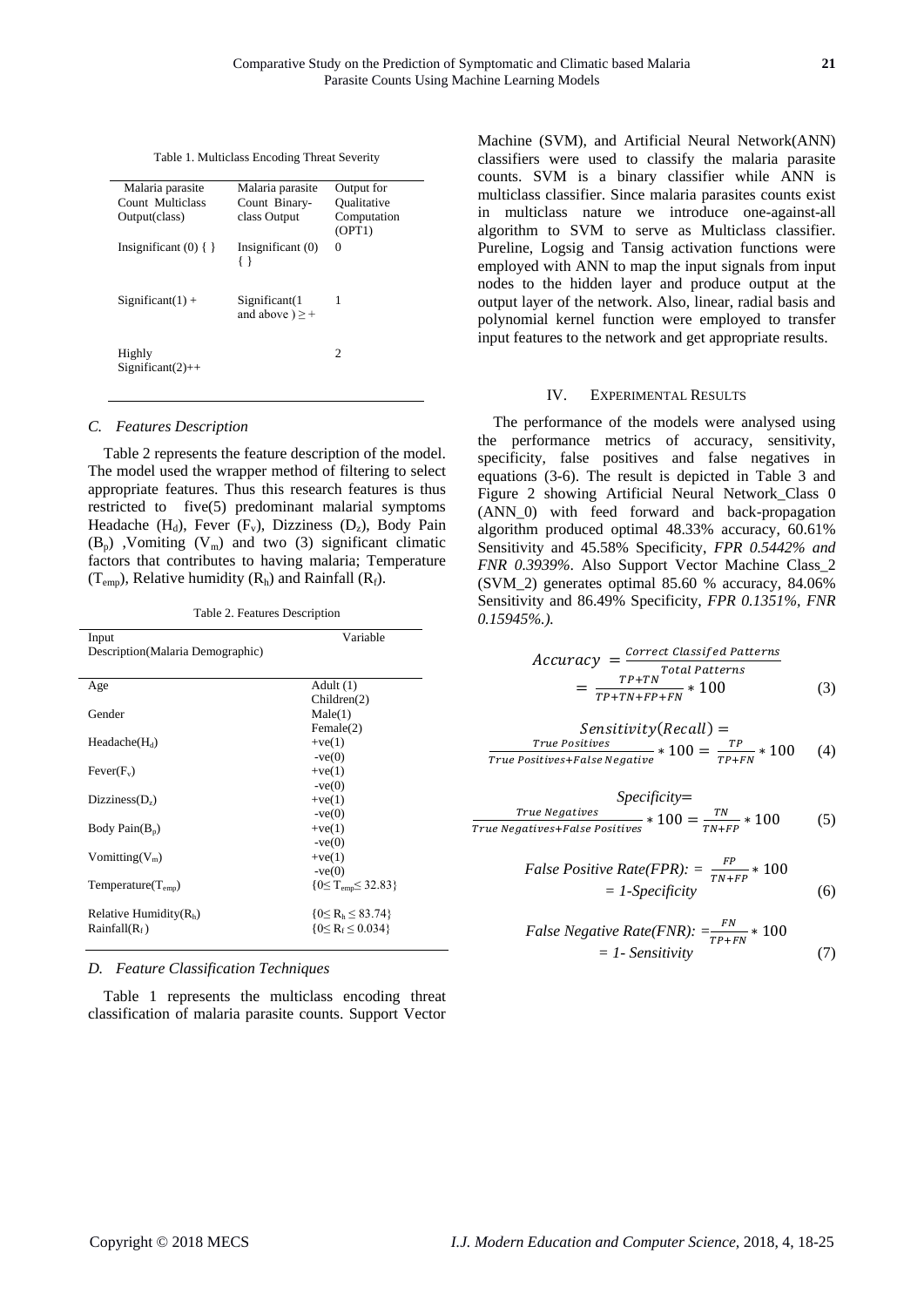Table 3. ANN and SVM Classifier Performance

| Performance<br><b>Metrics</b>   | Accuracy (%) | Vectors<br>(double)<br>Support | Lang-range<br>Multiplier          | Positive<br>True<br>$\widehat{E}$ | Neoative <sub>(TN)</sub><br>$\operatorname{True}$ | Positive<br>False<br>(E) | Negative<br>False<br>(FN) | Sensitivity<br>$(\mathcal{TP}_\mathbb{R})$ | Specificity<br>$\left(\text{TN}_\text{R}\right)$ | Positive<br>$\text{Rate}\left(\text{FP}_\text{R}\right)$<br>False | Negative<br>Rate FN <sub>R</sub><br>False | Square<br>Error (MSE)<br>Mean | <b>Total Positive</b> | <b>Total Negative</b> | Total |
|---------------------------------|--------------|--------------------------------|-----------------------------------|-----------------------------------|---------------------------------------------------|--------------------------|---------------------------|--------------------------------------------|--------------------------------------------------|-------------------------------------------------------------------|-------------------------------------------|-------------------------------|-----------------------|-----------------------|-------|
| <b>ANN</b><br>0                 | 48.33        |                                |                                   | $\Omega$                          | 67                                                | 80                       | 13                        | $60.61\,$                                  | 45.58                                            | 0.5442                                                            | 0.3939                                    | 0.5550                        | 33                    | 47                    | 180   |
| $\mathbf{\Omega}$<br><b>NMS</b> | 85.60        | $\times$ 8<br>308              | $\overline{\phantom{0}}$<br>308 x | 58                                | $\delta$                                          | 15                       | $\Box$                    | 84.06                                      | 86.49                                            | 0.1351                                                            | 0.1594                                    | 0.5778                        | 69                    | $\Xi$                 | 180   |



Fig.2. ANN\_0 and SVM\_2 Malaria Model Classifier Performance



Fig.3. ANN\_0 Results

From Confusion Matrix in Fig.3 ANN\_0 Result twenty (20) cases of Class\_0 infected are correctly classified as positive. This corresponds to 11.11% of all one hundred and eighty (180) malaria cases. Similarly, sixty seven (67) cases of Class\_1 and Class\_2 non infected are correctly classified as negative. This corresponds to 37.22% of all malaria cases. Also, thirteen (13) cases of Class\_1 and Class\_2non infected cases which correspond to 7.22% are incorrectly classified as negative. Similarly, eighty (80) cases of Class\_0 infected cases are incorrectly classified as positive. This corresponds to 44.44% of all malaria cases.

Out of thirty three (33) infected cases, twenty (20) were correctly classified. This corresponds to 60.61% correctly classified while thirteen (13) cases which correspond to 39.39% were wrongly classified. Similarly, out of one hundred and forty seven (147) non infected cases only sixty seven(67) cases which corresponds to 45.58% were correctly classified as noninfected cases while eighty (80) which corresponds to 54.42% were incorrectly classified.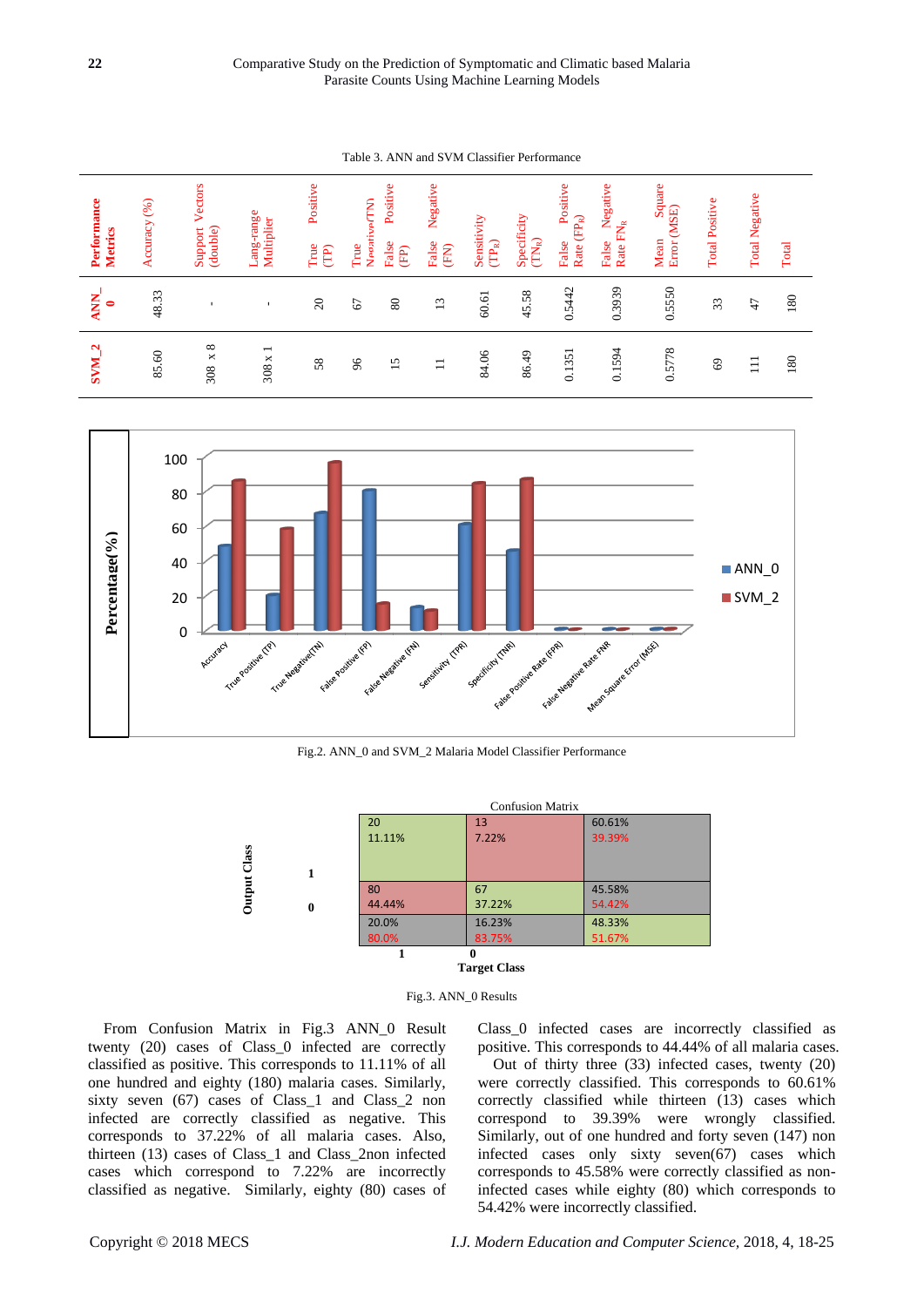

Fig.4. SVM\_2 (rbf)

From Confusion Matrix in Fig.4 SVM\_2 Result fifty eight (58) cases of Class\_2 infected are correctly classified as positive. This corresponds to 32.22% of all one hundred and eighty (180) malaria cases. Similarly, ninety six (96) cases of Class\_0 and Class\_1 non infected are correctly classified as negative. This corresponds to 53.33% of all malaria cases. Also, eleven (11) cases of Class 0 and Class 1 non infected cases which correspond to 6.11% are incorrectly classified as negative. Similarly, fifteen (15) cases of Class\_2 infected cases are incorrectly classified as positive. This corresponds to 8.33% of all malaria cases.

Out of sixty nine (69) infected cases, fifty eight (58) were correctly classified. This corresponds to 84.06% correctly classified while eleven (11) cases which correspond to 15.94% were wrongly classified. Similarly, out of one hundred and eleven(111) non infected cases only ninety six(96) cases which corresponds to 86.49% were correctly classified as noninfected cases while fifteen(15) which corresponds to 86.49% were incorrectly classified.

## V. COMPARATIVE ANALYSIS

From Table 4, the performance of the two classifiers ANN and SVM, the following comparative differences were made:

| Methodology | <b>Strength</b> | <b>Weaknesses</b>                                                                                                                                                                                                                                                                 |                                             |                                                                                                                                                                                                                                                                                                                                                                                                        |  |  |  |  |
|-------------|-----------------|-----------------------------------------------------------------------------------------------------------------------------------------------------------------------------------------------------------------------------------------------------------------------------------|---------------------------------------------|--------------------------------------------------------------------------------------------------------------------------------------------------------------------------------------------------------------------------------------------------------------------------------------------------------------------------------------------------------------------------------------------------------|--|--|--|--|
| <b>SVM</b>  | ✓<br>✓<br>✓     | Handles Bivariate prediction, pattern<br>recognition, feature selection and<br>classification<br>Handles small and large dataset well<br>Uses predefined activation function<br>Solves the problems of over-fitting by<br>optimizing the model parameters to feature<br>selection | ✓<br>$\checkmark$<br>✓                      | Handles only binary prediction, pattern<br>recognition, classification, and<br>regression analysis<br>It needs a 'good' kernel function.<br>Choosing appropriately hyper<br>parameters that will allow for sufficient<br>generalization performance                                                                                                                                                    |  |  |  |  |
| <b>ANN</b>  | ✓<br>✓<br>✓     | It does create network to have hidden<br>neurons<br>Handle Multivariate prediction, pattern<br>recognition,<br>classification,<br>regression<br>analysis.<br>Uses predefined activation function<br>Requiring less formal statistical training                                    | ✓<br>✓<br>$\checkmark$<br>$\checkmark$<br>✓ | No general framework to design most<br>suited network for particular problems<br>Threshold frequency, number of hidden<br>layers and hidden neurons are searched<br>in the network by trial and error<br>Greater computational burden because<br>large parameters are needed to fit a<br>good network structure<br>Prone to local minima<br>Over fitting often occurs because of<br>large data to fix. |  |  |  |  |

Table 4. Performance of ANN and SVM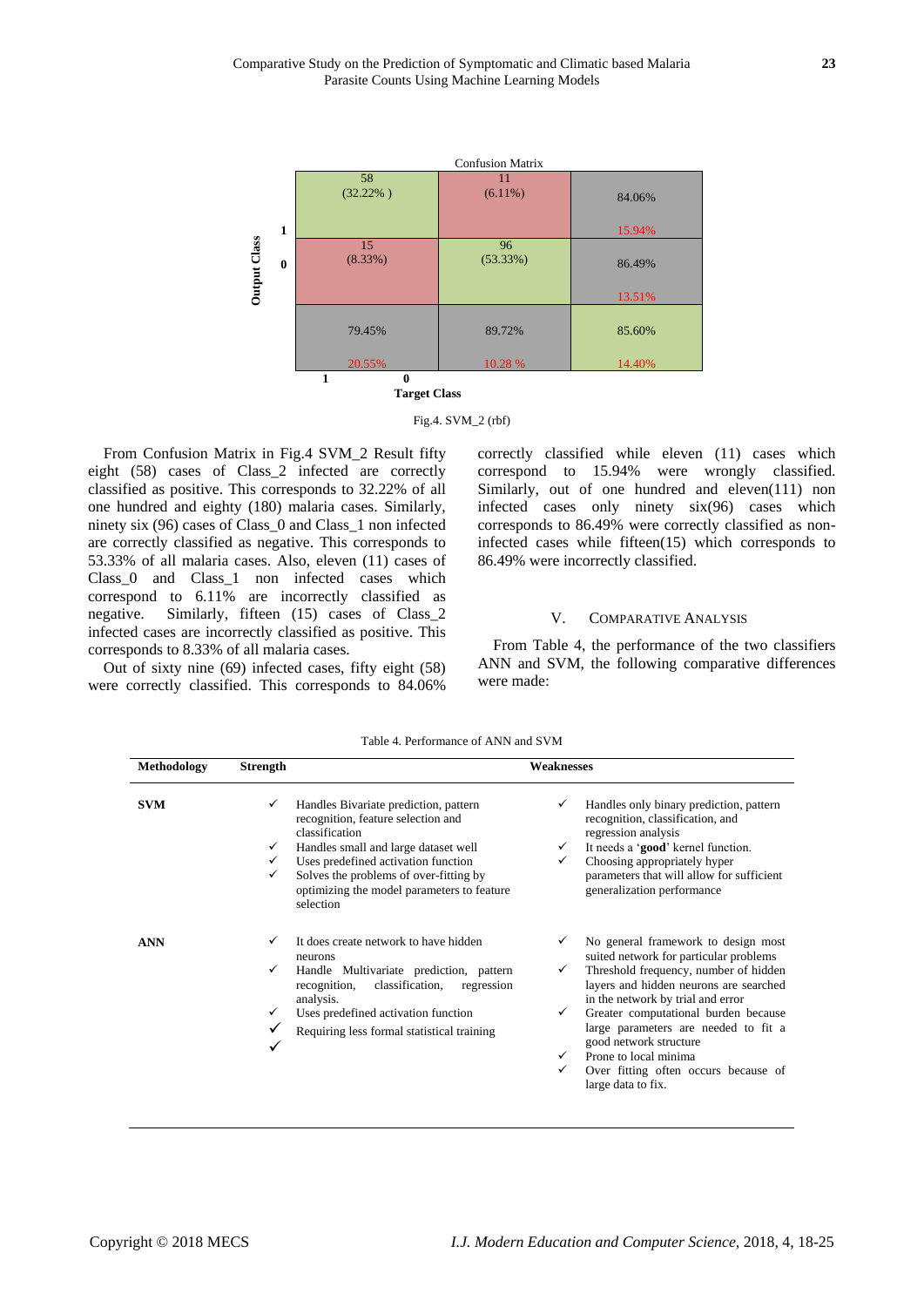## VI. CONCLUSION

In this paper, the prediction of symptomatic and climatic based malaria infection was conducted with Artificial neural Network (ANN) and Support Vector Machine (SVM). The performance evaluation of the developed ANN and SVM Malaria model was evaluated based on the threshold metrics; accuracy, sensitivity, specificity, false positive and false negative metrics sighted in Section 3. The models were comparatively evaluated as shown in Table 3 and Figure 3. ANN performance was relatively low with 48.33% irrespective of applications of different activation functions of purelin, logsig and tansig. Linear, radial basis function and polynomial kernel functions were also employed in Support Vector Machine (SVM). But performance of SVM with radial Basis function produced good results of 85.60%. Therefore, Support vector machine can be employed by medical practitioners to predict the level of severity of an infected patient. Further research can focus on improving the performance of the model possibly with hybridized models.

#### **REFERENCES**

- [1] Mueller, I., Galinski, M. R., Baird, J.K., Carlton, J. M., Kochar, D. K., Alonso, P. L., & del Portillo, H. A. (2009). Key gaps in the knowledge of Plasmodium vivax, a neglected human malaria parasite. The Lancet infectious diseases, 9(9), 555-566.
- [2] Bannister, L., & Mitchell, G. (2003). The ins, outs and roundabouts of malaria. *Trends in parasitology*, *19*(5), 209-213.
- [3] Singh, S. (2006). New developments in diagnosis of leishmaniasis. *Indian Journal of Medical Research*, *123*(3), 311.
- [4] Olaronke, I., & Oluwaseun, O. (2016). An Ontology Based Remote Patient Monitoring Framework for Nigerian Healthcare System. *International Journal of Modern Education and Computer Science*, (IJMECS), *8*(10), 17.
- [5] White, N. J. (2004). Antimalarial drug resistance. *Journal of clinical investigation*, *113*(8), 1084.
- [6] Cherif, A. H., Movahedzadeh, F., Michel, L., Hill, A., & Jedlicka, D. M.(2011) Environmental Release of Genetically Engineered Mosquitoes
- [7] Bottius, E., Guanzirolli, A., Trape, J. F., Rogier, C., Konate, L., & Druilhe, P. (1996). Malaria: even more chronic in nature than previously thought; evidence for subpatent parasitaemia detectable by the polymerase chain reaction. *Transactions of the Royal Society of Tropical Medicine and Hygiene*, *90*(1), 15-19.
- [8] Keeling, M. J., & Rohani, P. (2008). *Modeling infectious diseases in humans and animals*. Princeton University Press
- [9] Ahmad, Munir, and Shabib Aftab. "International Journal of Modern Education and Computer Science (IJMECS)." (2017).
- [10] Nilsson, N. J. (1998). *Artificial intelligence: a new synthesis*. Morgan Kaufmann.
- [11] K., Kigozi, R., Charland, K., Dorsey, G., Kamya, M., & Buckeridge, D. (2013). Predicting Malaria in a Highly Endemic Country using Environmental and Clinical Data Sources. *Online journal of public health informatics*, *6*(1).
- [12] Paokanta, P., Ceccarelli, M., & Srichairatanakoo, S. (2010, November). The efficiency of data types for classification performance of Machine Learning Techniques for screening β-Thalassemia. In *Applied Sciences in Biomedical and Communication Technologies (ISABEL), 2010 3rd International Symposium of Applied Sciences in Biomedical and Communication Techn. (pp. 1-4)*
- [13] Mart *fiez-Mart fiez*, J. M., Escandell-Montero, P., Barbieri, C., Soria-Olivas, E., Mari, F., Mart nez-Sober, M., ...& Gatti, E. (2014). Prediction of the hemoglobin level in hemodialysis patients using machine learning techniques.*Computer methods and programs in biomedicine*, *117*(2), 208-217.
- [14] GÜL, S., UÇAR, M. K., ÇETİNEL, G., BERGİL, E., & BOZKURT, M. R. (2017). Automated Pre-Seizure Detection for Epileptic Patients Using Machine Learning Methods. *International Journal of Image, Graphics & Signal Processing*, *9*(7).
- [15] Kourou, K., Exarchos, T. P., Exarchos, K. P., Karamouzis, M. V., & Fotiadis, D. I. (2015).Machine learning applications in cancer prognosis and prediction. *Computational and structural biotechnology journal*, *13*, 8-17.
- [16] Asadi, H., Dowling, R., Yan, B., & Mitchell, P. (2014).Machine learning for outcome prediction of acute ischemic stroke post intra-arterial therapy. *PloS one*, *9*(2), e88225.
- [17] Danger, R., Segura-Bedmar, I., Mart nez, P., & Rosso, P. (2010).A comparison of machine learning techniques for detection of drug target articles. *Journal of biomedical informatics*, *43*(6), 902-913.
- [18] Urquiza, J. M., Rojas, I., Pomares, H., Herrera, J., Florido, J. P., Valenzuela, O., & Cepero, M. (2012).Using machine learning techniques and genomic/proteomic information from known databases for defining relevant features for PPI classification. *Computers in biology and medicine*, *42*(6), 639-650.
- [19] Caravaca Moreno, J., Soria Olivas, E., Bataller Mompeán, M., Serrano López, A. J., Such Miquel, L., Vila Francés, J., & Guerrero Martínez, J. F. (2014). Application of machine learning techniques to analyse the effects of physical exercise in ventricular fibrillation. *Computers in Biology and Medicine, 2014, vol. 45, num. 1, p. 1-7*.
- [20] Worner, S. P., & Gevrey, M. (2006). Modeling global insect pest species assemblages to determine risk of invasion. *Journal of Applied Ecology*, *43*(5), 858-867.
- [21] Patel, J., Shah, S., Thakkar, P., & Kotecha, K. (2015). Predicting stock and stock price index movement using trend deterministic data preparation and machine learning techniques. *Expert Systems with Applications*, *42*(1), 259- 268.
- [22] Zinszer, K., Kigozi, R., Charland, K., Dorsey, G., Kamya, M., & Buckeridge, D. (2013). Predicting Malaria in a Highly Endemic Country using Environmental and Clinical Data Sources. *Online journal of public health informatics*, *6*(1).
- [23] Shruti A. & Shirgan S.S (2015). Automatic Diagnosis of Malaria Parasites Using Neural Network and Support Vector Machine., International Journal of Advanced Foundation in Computer(IJAFRC), 2, 62 -65.
- [24] Chaudhari, t., & Agrawal, (2015). The Automatic Detection of Malaria Parasites for Estimating Parasitemia.
- [25] Sharma, V., Kumar, A., Lakshmi Panat, D., & Karajkhede, G. (2015). Malaria Outbreak Prediction Model Using Machine Learning. International Journal of